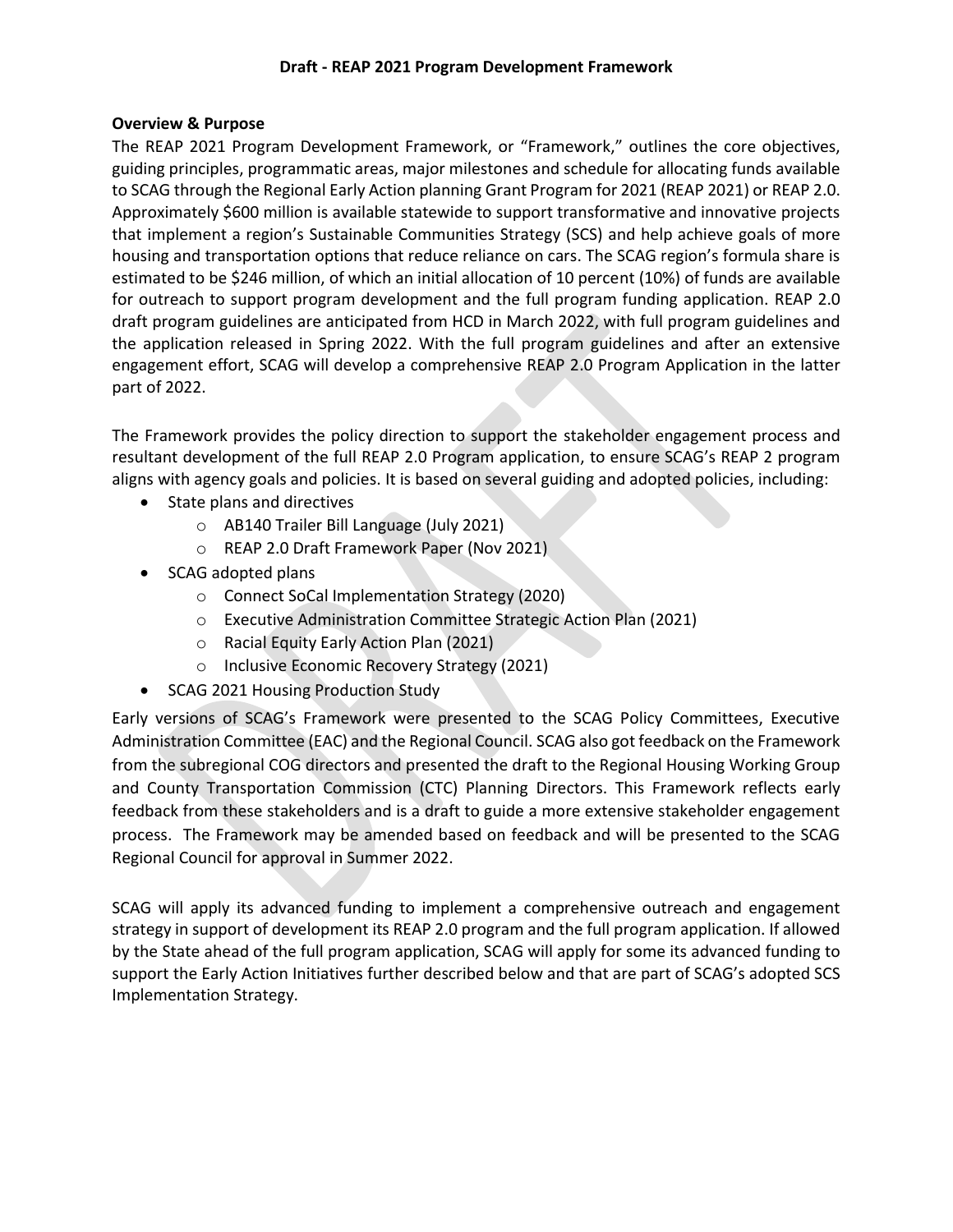### *Core Program Objectives*

- Support transformative planning and implementation activities that realize Connect SoCal objectives
- Leverage and augment the Connect SoCal Implementation Strategy to support activities that can be implemented quickly and in line with community-driven, pandemic recovery priorities
- Build regional capacity to deliver housing that realizes  $6<sup>th</sup>$  cycle RHNA goals
- Represent best practices in vehicle miles traveled reduction
- Demonstrate consistency with Equity Early Action Plan
- Promote infill development in Connect SoCal identified Priority Growth Areas

## **Guiding Principles**

In developing a program to address these core objectives, SCAG work shall be directed by the following guiding principles:

- Funding shall be allocated to three programmatic areas focused on Early Action to implement Connect SoCal 2020, Housing Supportive Infrastructure and a County Transportation Commission Partnership Program.
- Funding opportunities within each program area will balance formula allocations with competitive programs to ensure funding supports critical planning and implementation activities across the region while also prioritizing the most regional impactful projects.
- Early Action Initiatives shall seek to provide immediate benefit to the region through support for transformative *planning* activities that can be implemented quickly to advance strategies in Connect SoCal 2020 and inform the 2024 plan update. Early Action Initiatives shall comprise no more than 10% of the full program budget.
- The Housing Supportive Infrastructure Program and the County Transportation Commission Partnership Program shall serve as the primary vehicle for awarding REAP 2.0 funds and be focused on Connect SoCal 2020 implementation either through the deployment of pilot projects or support for the creation and/or expansion of new funding programs that directly support housing and mobility solutions. The Programs shall include regional initiatives and technical assistance led by SCAG to advance regionally coordinated and significant solutions as well as county-specific or geographically targeted programs that advance best practices reflecting the unique opportunities in the region.
- The Housing Supportive Infrastructure Program and the County Transportation Commission Partnership Program shall include SCAG-led projects as well as the sub-allocation of resources to implementing agencies.
- Funding guidelines will be developed specific to the Housing Supportive Infrastructure Program and County Transportation Commission Partnership Program or for any subprograms for which SCAG would competitively award resources to a partner agency and will seek approval by the SCAG Regional Council. Funds available to each program shall be specified in the program guidelines for approval by the Regional Council.
- At least 80% of the REAP 2.0 funding in the full application will be directed to suballocated or partner-led projects, both formula-based and competitive, across all three programmatic areas to ensure efficient and effective delivery of REAP 2.0 and limit administrative costs to SCAG.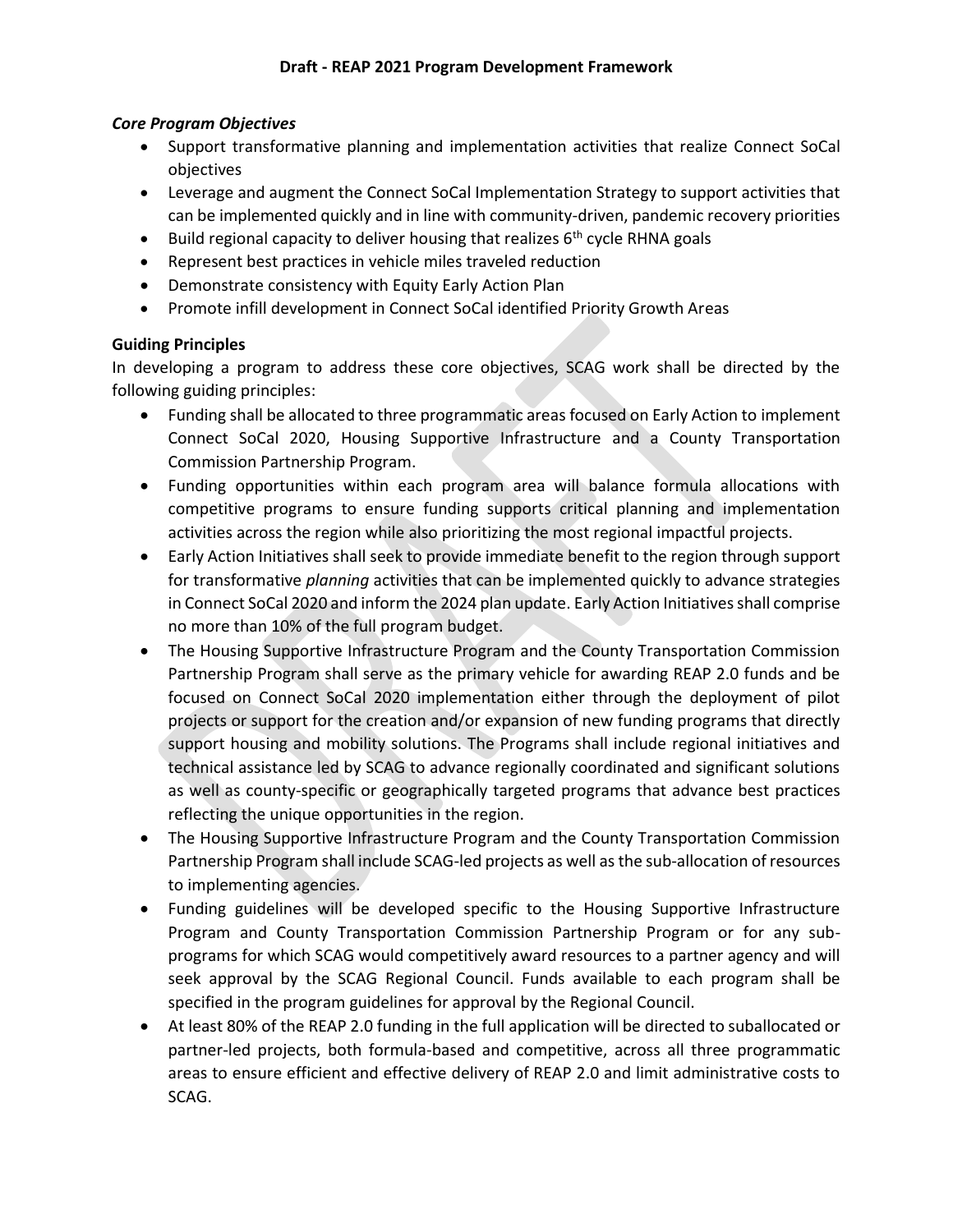- SCAG will work to balance funding allocation according to a number of equity considerations; ensuring that under-resourced jurisdictions are not left out due to lack of capacity and that geographic balance is a consideration in the suballocation of funding.
- No resources beyond those approved to support outreach and program development shall be expended until the Program Development Framework has been approved (after stakeholder engagement) and funding eligibility has been confirmed through the release of REAP 2 Program Guidelines by HCD.

#### **Program Areas:**

The Framework proposes that SCAG's REAP 2.0 funds will be administered across three (3) programmatic areas. Further development of programs and guidelines within each program area would occur once the State has provided complete program guidelines (anticipated Spring 2022) and through the stakeholder engagement process:

- **1. Early Action Initiatives:** SCAG will expand some existing programs in the Connect SoCal Implementation Strategy to support cities in implementing Connect SoCal.
	- *Sustainable Communities Program (SCP):* The Call for Projects provides resources to local jurisdictions to conduct GHG/VMT reducing planning activities and demonstration projects throughout the SCAG region. SCAG is seeking to implement Call #4, the Call for Equity, Civic Engagement and Environmental Justice focused on under-resourced communities.
	- *Go Human:* SCAG is seeking to expand local resources and toolkits to help cities, counties and communities-based organizations promote safe walking and biking
	- *Regional Data Platform:* Local general plans provide the legal underpinning for land use decisions and set the vision about how a community will grow, reflecting community priorities and values while shaping the future. SCAG's RDP provides data and planning templates and tools to help local jurisdictions update and align various elements of their general plans to advance sustainable planning at the local and regional level. SCAG seeks to partner with subregional agencies and other partners to expand support and training for local jurisdictions to use the RDP as well as provide additional features and functions to help further align local efforts with regional goals through performance dashboarding features.
	- *Sub-regional plans or studies:* Support a number of partnerships and studies centered on core SCS implementation strategies.
- **2. Housing Supportive Infrastructure Program -** The Housing Supportive Infrastructure program builds on the concepts put forward in the *Key Connections* in Connect SoCal 2020, as well as current work funded through the REAP 1 program, as well as LEAP and SB2. This program would have 4 main priority areas:
	- *Utilities to support housing development:* Identify transformative programs to invest in the utilities (sewer, gas, electric, broadband) needed to environmentally clear, entitle and ultimately build the housing needed to meet the region's  $6<sup>th</sup>$  cycle RHNA goals, and in the Priority Growth areas identified in Connect SoCal.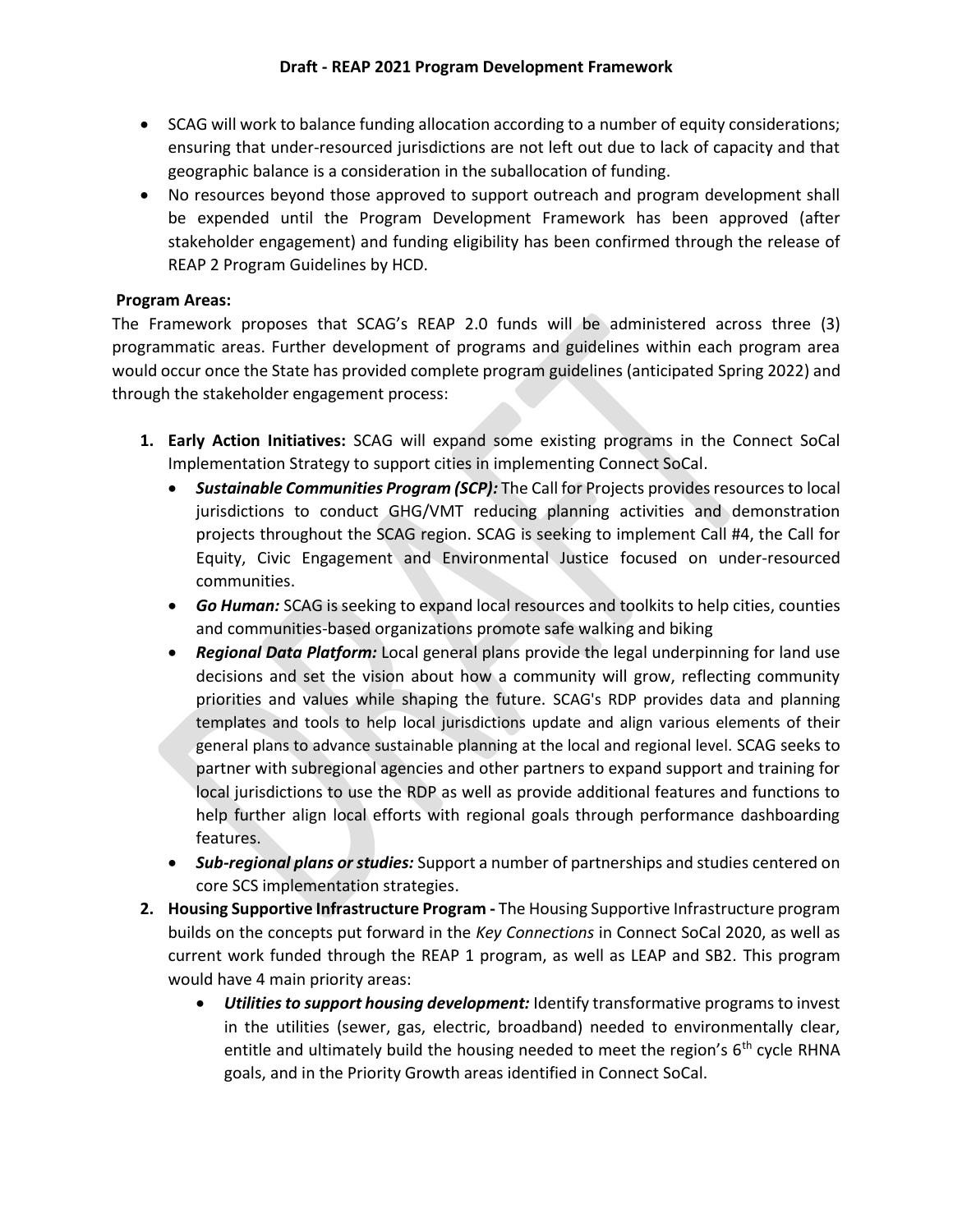- *Housing Trust Funds:* Invest in subregional housing trust funds to leverage efforts to deliver affordable housing
- *Preservation of expiring covenants and naturally occurring affordable housing:* Target existing affordable housing with expiring covenants and/or housing that is naturally affordable without covenants and develop programs to extend covenants and preserve these units as affordable.
- *Technical Assistance:* Through the outreach process, SCAG will identify additional technical assistance needs for cities, counties and other partners. These may include programs to:
	- i. Help public agencies use their surplus land for affordable housing development
	- ii. Continue land use planning efforts that will support implementation of  $6<sup>th</sup>$ cycle Housing Elements
	- iii. Ensure that the region can secure grant funding in support of affordable housing development.
- **3. County Transportation Commission (CTC) Partnership Program:** SCAG will develop a new partnership program with the region's six County Transportation Commissions, to fund the development of plans, programs, pilot projects, and even some signature GHG/VMT reducing capital projects. Regional guidelines will be developed upon the release of the State's guidelines in February of 2022 with the intent to align with Key Connection strategies included in Connect SoCal and advance new concepts for reducing VMT. Key Connections focus on advancing expanded mobility ecosystems and management strategies using innovative policy and/or technology to realize regional planning goals, and account for 30% of the GHG reduction needed to meet SCAG's SB 375 requirements. Examples include shared mobility, congestion pricing studies and pilots, universal basic mobility pilots, transit recovery and integration pilot projects, dedicated lanes and other tactical transit solutions to improve transit travel time and reliability, micro-transit and other mobility-on-demand services providing first/last mile connections, or VMT Mitigation Bank. Staff has initiated some early outreach with CTC staff to gauge opportunities for partnerships and anticipates continued dialogue in developing a regional program. Some early concepts identified to date by CTC staff include extending or expanding student transit pass programs, deployment of mobility hubs, electric carshare programs, seed funding to support VMT mitigation banking and credit programs, etc.

#### *Major Milestones and Schedule:*

Based on the latest information from the State, the table below shows the REAP 2021 program development process and associated schedule: